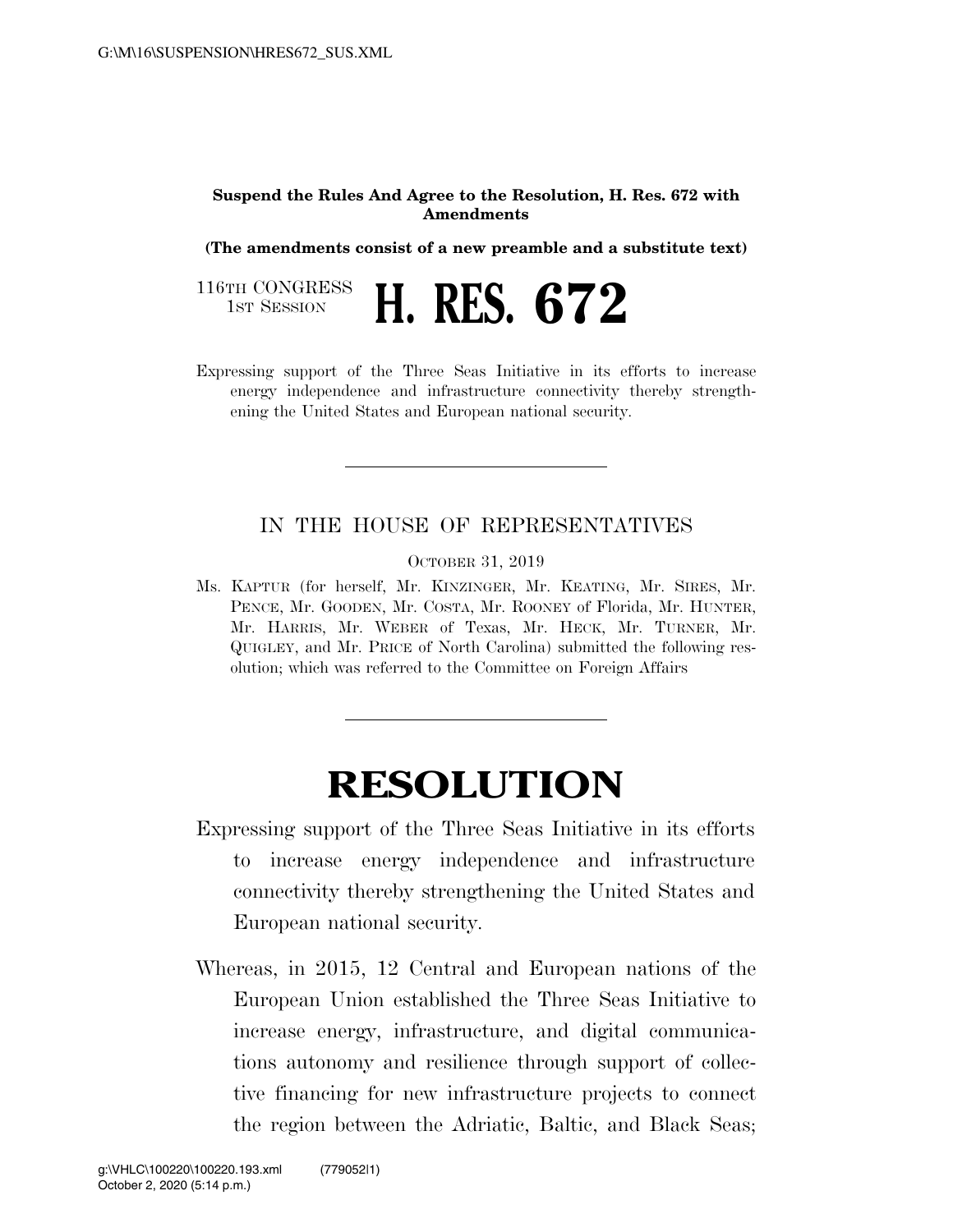- Whereas the United States pledged support and willingness to serve as a steadfast partner of the Three Seas Initiative's effort at the July 2017 Warsaw summit;
- Whereas, in February 2020, the Secretary of State announced a United States commitment of up to \$1,000,000,000 in financing for Three Seas Initiative countries to promote energy security and economic growth;
- Whereas the Three Seas Initiative will advance economic growth, resilience, transport and digital connectivity, and energy security in this strategic region, thereby increasing the national security of the United States;
- Whereas the President of the European Commission recognized the Three Seas Initiative as a ''catalyst for the cohesion and convergence of the EU and for the strengthening of the transatlantic link'';
- Whereas Soviet-imposed communist rule in Central and Eastern Europe left the region with a significant infrastructure deficit, especially in the realm of north-south transportation and energy lines;
- Whereas the current state of infrastructure in Central and Eastern Europe nations restricts energy, water, and telecommunications interconnectivity across the region;
- Whereas the infrastructure deficit leaves these nations overly dependent on Russia for their energy and additional economic needs;
- Whereas Russia seeks to undermine democratic institutions and liberty in Europe through hybrid means, including using energy as a tool for coercion;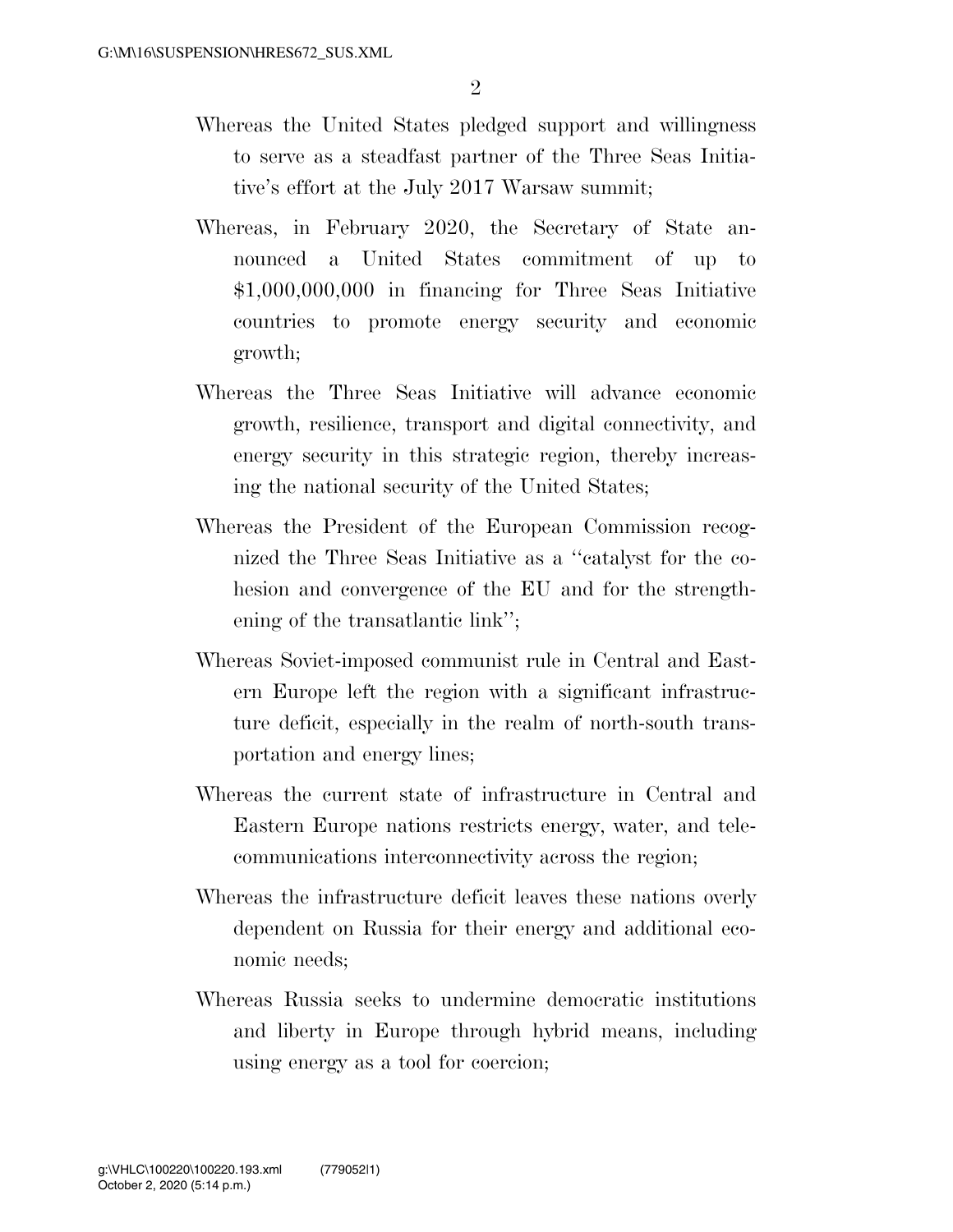- Whereas Russian gas pipeline projects, such as Nord Stream II and Turk Stream, are political and seek to undermine Europe's energy security;
- Whereas the Three Seas Initiative provides a positive alternative for financing for transport, energy and digital connectivity projects in the Three Seas region to China's 17+1 and Belt and Road Initiatives, which have exported corruption, debt traps, and poor labor and environmental standards;
- Whereas diversification of energy sources and supply routes, including development of renewable energy sources and technology, is critical to bolstering energy security;
- Whereas members of the Three Seas Initiative have prioritized key energy projects such as the Krk, Croatia LNG terminal, Gas Interconnector Republic of Poland-Republic of Lithuania, the Bulgaria-Romania-Hungary-Austria (BRUA) gas interconnector, and other cross-border interconnections;
- Whereas members of the Three Seas Initiative have also prioritized key digital infrastructure and transportation projects to support modern and vibrant economies including the Three Seas Initiative Digital Highway, the Viking Train, the Adriatic TEN-T Core Network Corridor, and the FAIRway Danube, among others; and
- Whereas the Three Seas Initiative includes vital allies of the United States: Now, therefore, be it
	- 1 *Resolved,* That the House of Representatives—
- 2 (1) supports the Three Seas Initiative in its ef-3 forts to increase energy resilience and infrastructure 4 connectivity across Central and Eastern Europe and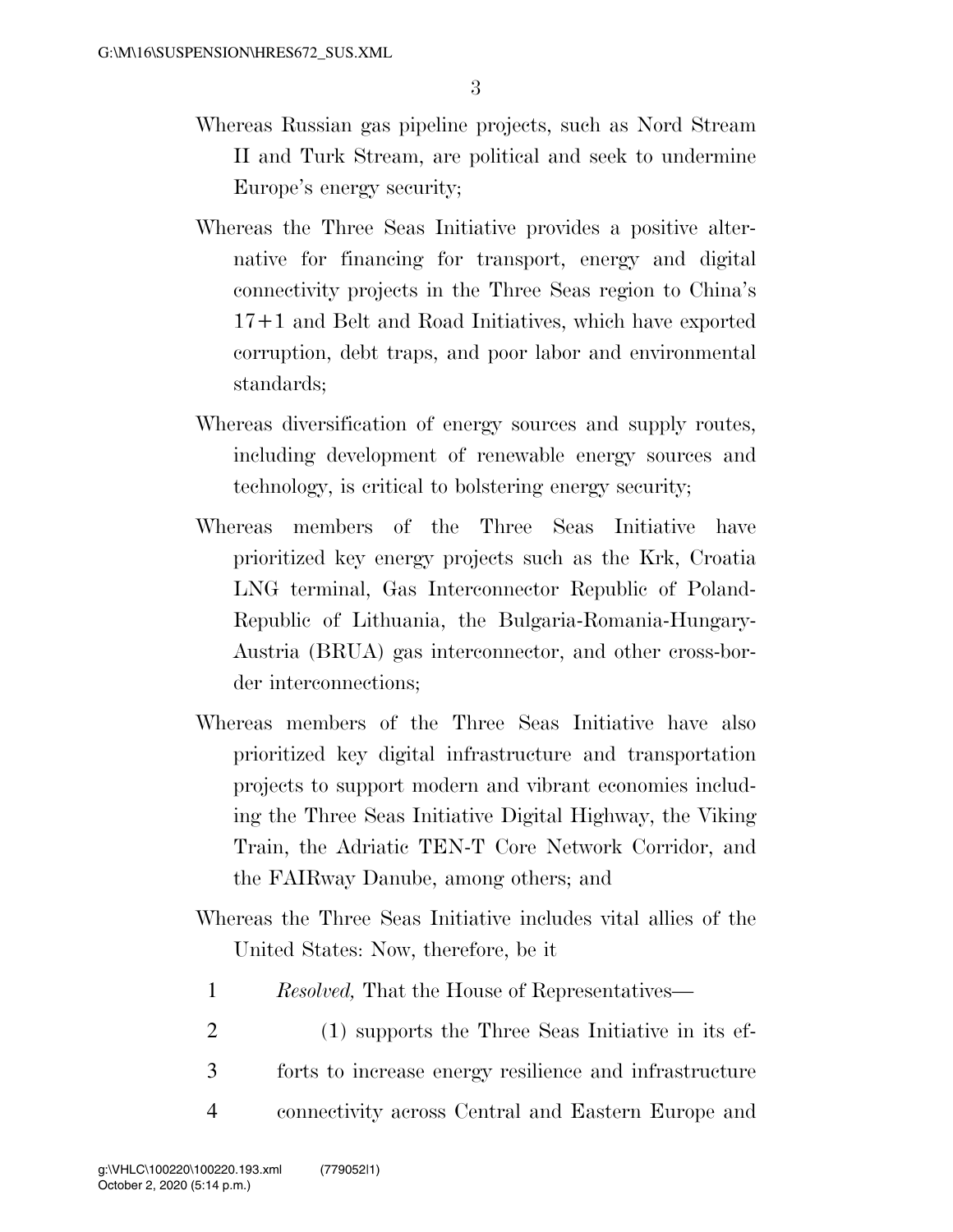to further the process of building a Europe that is undivided, secure, prosperous, and free;

 (2) encourages Three Seas Initiative nations to take action on joint financing of projects to strengthen energy, infrastructure, and digital com- munications projects in Central and Eastern Eu- rope, including through national contributions to the Three Seas Initiative Infrastructure Fund;

 (3) reaffirms the authority of the President under the Build Act of 2018 (division F of Public Law 115–254) to provide United States financing to the Three Seas Initiative and its projects in cases that advance national economic or foreign policy in- terests of the United States and would produce sig- nificant developmental outcomes or provide develop-mental benefits to the poorest population;

 (4) reaffirms the authority of the United States International Development Finance Corporation under the European Energy Security and Diver- sification Act of 2019 (title XX of division P of Pub-21 lic Law 116–94) to provide support for the Three Seas Initiative and its energy infrastructure projects in countries with upper-middle-income or high-in- come economies in cases described in paragraph (3) or if such support is necessary to preempt or